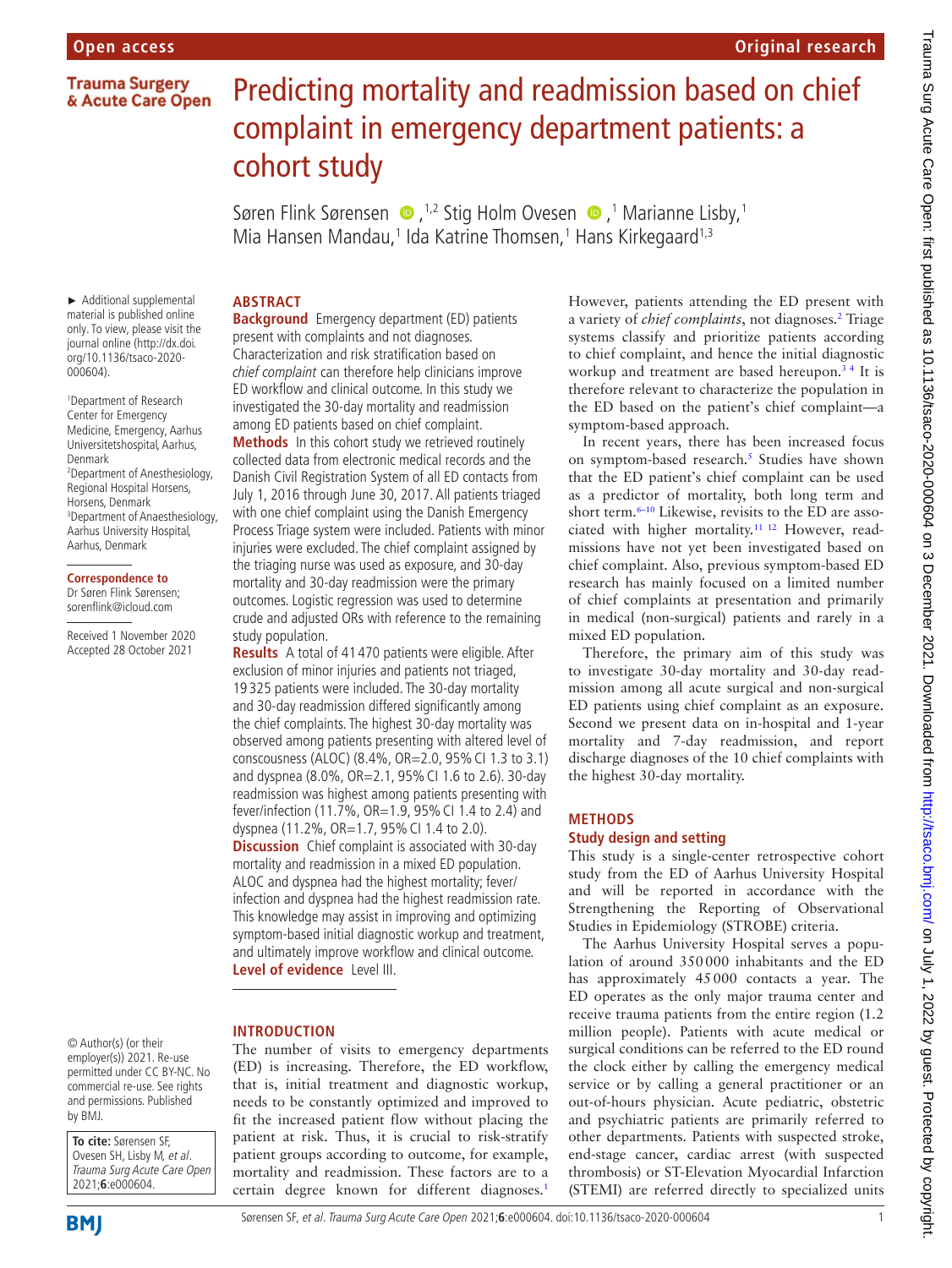

<span id="page-1-0"></span>Figure 1 Flow chart showing the included contacts. <sup>1</sup>Majority of this group were patients with minor injuries who never got triage-registered. A small fraction is constituted by the most acute patients, such as major trauma and medical and surgical emergencies, who are received by the coded rapid response team and thus not triaged. Exact numbers not known. 2 Index contact was defined by a patient's first contact during the inclusion period. ED, emergency department.

and therefore bypass the ED. Patients with suspected stroke are prehospitally conferred with a vascular team neurologist, and if stroke is still suspected and there is indication for thrombolysis or thrombectomy the patient is taken to a specialized stroke unit. Patients with suspected acute coronary syndrome receive prehospital ECG, which is then sent to a cardiologist, and if STEMI is suspected from the ECG and history patients are taken directly to the cardiac catheterization laboratory. The remaining are taken to the ED.

Patients arriving at the ED are triaged using the Danish Emergency Process Triage (DEPT) system, which is based on chief complaint-specific parameters and vital parameters (see [online](https://dx.doi.org/10.1136/tsaco-2020-000604)  [supplemental figure 1](https://dx.doi.org/10.1136/tsaco-2020-000604) for an overview of the DEPT system

process).<sup>[3](#page-7-1)</sup> DEPT is the most used triage system in Denmark and is similar to other modern triage system, for example, Adaptive Process Triage, Canadian Triage and Acuity Scale, Australian Triage Scale and Manchester Triage System.[4 13](#page-7-2) The most acute patients, such as major trauma and surgical or medical emergencies, are received by coded rapid response teams and are not receiving formal DEPT triage. The initiation of the coded rapid response team is decided by the doctor (or sometimes paramedic) at the scene in conference with a senior doctor at the ED, who makes the final call. The decision is based on the Airway-Breathing-Circulation-Disability-Exposure (ABCDE) survey and vital parameters at the scene, and if the patient is highly unstable and at risk of dying within minutes to hours the rapid response team is initiated.

# **Study population**

All patients 18 years or older attending the ED at Aarhus University Hospital during July 1, 2016 through June 30, 2017 were eligible.

The following were the exclusion criteria:

- ► Patients with a planned/elective visit to the ED.
- Patients assessed to have a minor injury.
- Patients with no triage registered.
- ► Patients registered with more than one specific chief complaint at the same time.

The most acute patients, such as major trauma and surgical and medical emergencies, are received by the coded rapid response teams and are not registered with chief complaint or triage color and are therefore excluded. Included patients were followed up 1year from the beginning of their first contact to the ED (index contact) using the civil registration number given to all Danish citizens. Repeated ED visits in the follow-up period were regarded as separate contacts.

# **Exposure**

This study uses chief complaint as an exposure. The chief complaint is defined by the specific contact card assigned by the triaging nurse on arrival ([figure](#page-1-0) 1). Included patients who were triaged but not assigned with a specific contact card were allocated to a "no contact reason" group.

#### **Primary outcomes**

The primary outcomes are 30-day mortality and 30-day readmission. Thirty-day mortality was defined as death within 30 days after the index contact start. Thirty-day readmission was defined as a patient being acutely/unplanned admitted to the hospital (hospitalized) between 12 hours and 30 days after discharge from the index contact.

#### **Secondary outcomes**

The secondary outcomes are in-hospital mortality, 1-year mortality and 7-day readmission. In-hospital mortality was defined as death during the index contact. 1-year mortality and 7-day readmission, was defined consistent with the abovementioned conditions. Discharge diagnosis was the International Classification of Disease, tenth revision (ICD-10) diagnosis registered at discharge from the hospital. Patients not being admitted were also given a discharge diagnosis.

# **Other variables**

We defined admission as the patient being registered as an inpatient and thus hospitalized. ED revisit was defined as a new ED contact without admission, also within 12 hours and 30 days.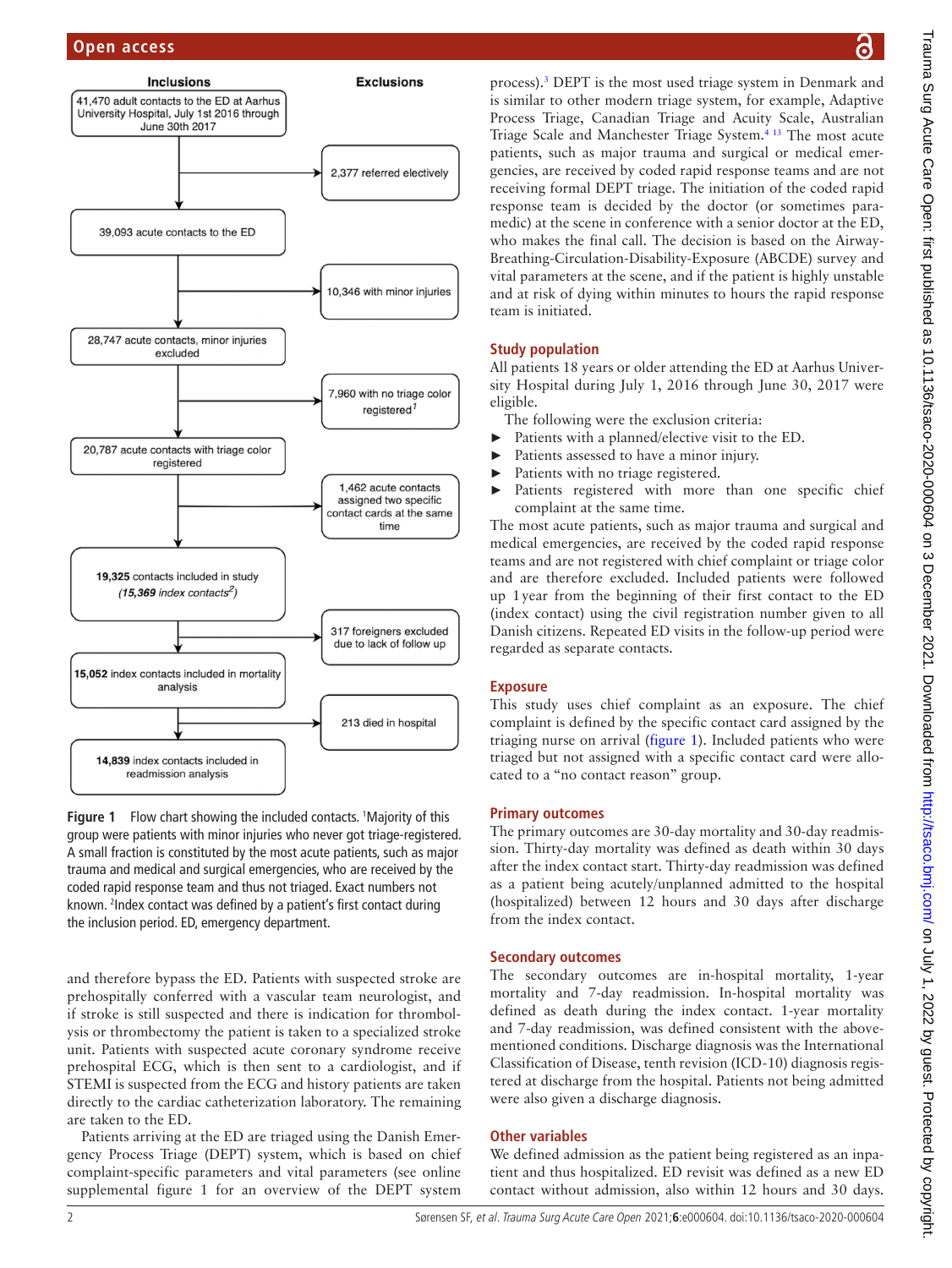*Length of stay* was defined as total time spent at the hospital during one contact.

#### **Data source**

Data were retrieved from the electronic medical record system (MidtEPJ) used in the Central Denmark Region. Vital status was retrieved from the Danish Civil Registration System.

#### **Statistics**

Mortality and readmission data are presented as cumulative number of events and cumulative event proportions with 95% CI. Univariate and multivariate logistic regression was used to estimate crude and age-adjusted and gender-adjusted ORs, respectively. For each chief complaint logistic regression analyses were made using the remaining study population as reference.

For data to be independent, only index contacts were included in the mortality and readmission analyses; furthermore, only chief complaints with more than 150 index contacts were presented in these analyses, and the remaining chief complaints were grouped as "the rest" due to small sample size and lack of statistical power. Significance level was set at 0.05. Continuous variables were reported as median and categorical variables as proportion in percentage. Stata V.15 (Stata, College Station, TX, USA) was used for data management and statistical analysis.

#### **RESULTS**

#### **Study population and patient characteristics**

During the study period 41470 contacts were registered at the ED. A total of 19325 (47%) were included in the study ([figure](#page-1-0) 1). Hereof there were 15 369 index contacts, defined by a patient's first contact during the inclusion period. Thus, 22145 (53%) contacts were excluded: 2377 (6%) elective contacts, 10346 (25%) with minor injuries, 7960 (19%) not registered with triage color and 1462 (2.5%) assigned with two different chief complaints. Among the patients who received two chief complaints, the most frequent chief complaints were *head and face symptoms* (318), *extremity injury* (261) and *dyspnea* (211).

Patient characteristics and the distribution of chief complaints are shown in [table](#page-2-0) 1.

#### **Mortality**

For mortality analysis 317 foreign index contacts were excluded due to lack of follow-up and a total of 15052 index contacts were analyzed ([table](#page-3-0) 2).

The overall 30-day mortality was 3.0% (95% CI 2.7% to 3.3%). It is apparent from the table that mortality differed significantly among the chief complaints. Seven chief complaints stood out with a 30-day mortality of 6% or more, with *altered level of* consciousness (ALOC) and *dyspnea* having the highest

<span id="page-2-0"></span>

|                                   | <b>Prevalence</b> |             | Age, median   |               | Sex, male Triage color |               |               |               |              |               |
|-----------------------------------|-------------------|-------------|---------------|---------------|------------------------|---------------|---------------|---------------|--------------|---------------|
|                                   | <b>Contacts</b>   | Index*      |               |               | Red                    | Orange        | Yellow        | Green         | LoS, median  | Admitted      |
| <b>Chief complaint</b>            | $n$ (%)           | n(%)        | Years (IQR)   | $\frac{0}{0}$ | $\frac{0}{0}$          | $\frac{0}{0}$ | $\frac{0}{0}$ | $\frac{0}{0}$ | <b>Hours</b> | $\frac{0}{0}$ |
| All                               | 19325 (100)       | 15369 (100) | $58(37 - 75)$ | 50            | 3.7                    | 44.4          | 37.3          | 14.6          | 9.2          | 53.3          |
| <b>Extremity injury</b>           | 2097 (10.9)       | 1803 (11.7) | 66 (44-81)    | 45            | 0.6                    | 58.0          | 20.9          | 20.5          | 10.4         | 50.0          |
| Abdominal symptoms                | 1878 (9.7)        | 1536 (10.0) | 48 (29-66)    | 45            | 0.7                    | 41.1          | 48.1          | 10.1          | 17.9         | 74.0          |
| Dyspnea                           | 1620 (8.4)        | 1150(7.5)   | 72 (59-81)    | 50            | 13.0                   | 51.8          | 28.6          | 6.6           | 50.8         | 84.0          |
| Head and face symptoms            | 1388 (7.2)        | 1192(7.8)   | $52(28-72)$   | 56            | 0.8                    | 38.5          | 47.9          | 12.8          | 2.9          | 16.9          |
| No contact reason                 | 1268 (6.6)        | 998 (6.5)   | $60(38 - 77)$ | 53            | 12.5                   | 34.2          | 30.0          | 23.3          | 10.4         | 54.1          |
| Chest pain                        | 1055(5.5)         | 875(5.7)    | $56(43 - 70)$ | 51            | 0.6                    | 77.5          | 19.4          | 2.5           | 3.3          | 22.1          |
| Back and neck pain                | 930 (4.8)         | 833 (5.4)   | 44 (28-64)    | 46            | 0.5                    | 42.9          | 42.5          | 14.1          | 3.5          | 28.8          |
| Fever/infection                   | 882 (4.6)         | 676 (4.4)   | 66 (46-77)    | 55            | 4.9                    | 33.9          | 45.7          | 15.5          | 61.5         | 83.8          |
| Intoxication                      | 802 (4.2)         | 560 (3.6)   | 32 (22-50)    | 47            | 3.9                    | 54.5          | 39.0          | 2.6           | 5.5          | 41.2          |
| Extremity symptoms without injury | 597(3.1)          | 486(3.2)    | $60(42 - 75)$ | 50            | 0.5                    | 38.9          | 39.5          | 21.1          | 14.6         | 64.0          |
| <b>Gastrointestinal bleeding</b>  | 572 (3.0)         | 433 (2.8)   | $69(51 - 80)$ | 56            | 2.6                    | 33.2          | 48.8          | 15.4          | 32.4         | 75.7          |
| <b>Dizziness</b>                  | 519(2.7)          | 415(2.7)    | 70 (54-80)    | 46            | 1.0                    | 42.8          | 29.1          | 27.1          | 11.4         | 54.1          |
| Fainting/syncope                  | 495 (2.6)         | 424 (2.8)   | $63(37-76)$   | 47            | 0.4                    | 24.7          | 73.1          | 1.8           | 3.5          | 31.1          |
| Altered level of consciousness    | 494 (2.6)         | 340(2.2)    | $70(51 - 81)$ | 48            | 13.7                   | 55.9          | 29.5          | 0.9           | 22.8         | 62.2          |
| Seizure, generalized              | 468 (2.4)         | 314(2.0)    | $47(31 - 60)$ | 65            | 7.0                    | 54.7          | 10.9          | 27.4          | 4.8          | 39.5          |
| Headache                          | 466 (2.4)         | 411(2.7)    | 47 (30-62)    | 41            | 4.1                    | 51.9          | 38.2          | 5.8           | 4.8          | 41.0          |
| Unwell                            | 358 (1.9)         | 271(1.8)    | 68 (47-79)    | 47            | 0.8                    | 9.5           | 58.1          | 31.6          | 5.7          | 47.8          |
| Focal neurological symptoms       | 342 (1.8)         | 285(1.9)    | 70 (48-80)    | 56            | 4.7                    | 57.3          | 37.4          | 0.6           | 15.7         | 62.8          |
| Allergic symptoms                 | 258 (1.3)         | 228(1.5)    | 42 (28-57)    | 42            | 1.9                    | 62.8          | 18.2          | 17.1          | 3.6          | 34.9          |
| Nausea, vomiting and diarrhea     | 247(1.3)          | 184(1.2)    | 68 (49-80)    | 32            | 1.2                    | 7.3           | 70.0          | 21.5          | 45.8         | 18.0          |
| Nose symptoms                     | 239 (1.2)         | 188(1.2)    | 70 (58-80)    | 61            | 0.0                    | 74.9          | 5.9           | 19.2          | 2.4          | 82.6          |
| Thorax injury                     | 225(1.2)          | 196(1.3)    | $51(33 - 66)$ | 60            | 3.6                    | 21.3          | 60.9          | 14.2          | 12.2         | 61.2          |
| Skin and mucosal symptoms         | 218(1.1)          | 173(1.1)    | 48 (33-68)    | 50            | 2.3                    | 19.3          | 59.2          | 19.2          | 2.4          | 19.1          |
| The restt                         | 1907 (9.9)        | 1398 (9.1)  | 54 (34-72)    | 56            | 1.1                    | 28.4          | 41.9          | 28.6          | 14.7         | 64.3          |
|                                   |                   |             |               |               |                        |               |               |               |              |               |

All included contacts shown.

\*Index contacts, defined by a patient's first contact during the inclusion period.

†For full table showing chief complaints within "the rest," see [online supplemental file 1](https://dx.doi.org/10.1136/tsaco-2020-000604).

LoS, length of stay; n, number.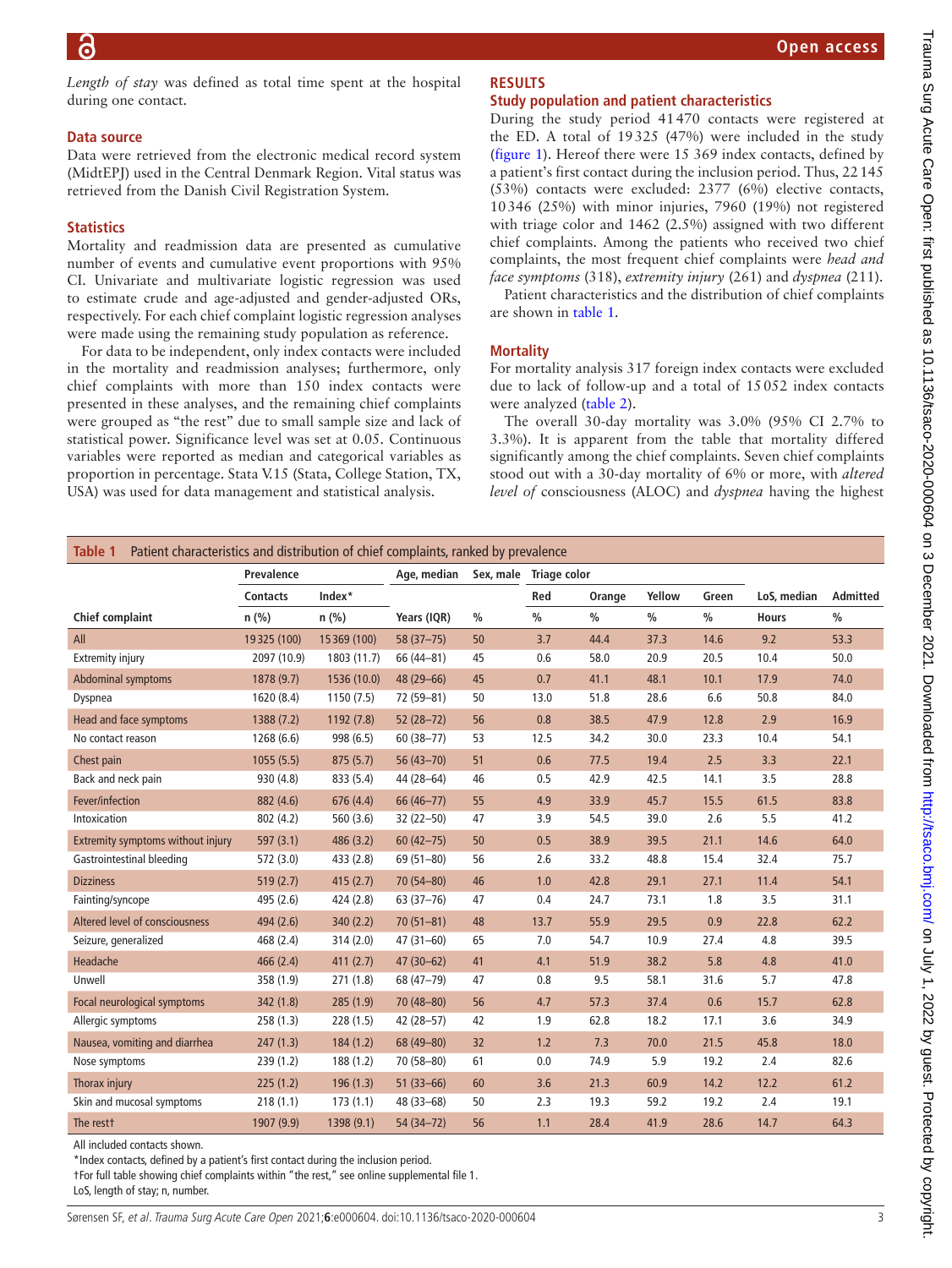<span id="page-3-0"></span>

| Mortality analysis showing chief complaints with more than 15<br>Table 2                                                                                                                                                                                                                                                                                                                                                 |             |                       |                |                          |                                 |                    | 0 index contacts, ranked by 30-day mortality (primary outcome) |                  |                        |                  |                   |                  |                                         |
|--------------------------------------------------------------------------------------------------------------------------------------------------------------------------------------------------------------------------------------------------------------------------------------------------------------------------------------------------------------------------------------------------------------------------|-------------|-----------------------|----------------|--------------------------|---------------------------------|--------------------|----------------------------------------------------------------|------------------|------------------------|------------------|-------------------|------------------|-----------------------------------------|
|                                                                                                                                                                                                                                                                                                                                                                                                                          |             | In-hospital           |                |                          |                                 | 30-day             |                                                                |                  |                        | 1-year           |                   |                  |                                         |
|                                                                                                                                                                                                                                                                                                                                                                                                                          | Includedt   | Mortality             |                | Adjusted                 | <b>OR#</b>                      | ≝<br><b>Mortal</b> |                                                                | Adjusted         | <b>OR#</b>             | Mortality        |                   | Adjusted         | <b>GR#</b>                              |
| Chief complaint*                                                                                                                                                                                                                                                                                                                                                                                                         | n (%)       | $\%$                  | 95%CI          | õ                        | ⊽<br>95%                        | వ్                 | 95% CI                                                         | g                | U<br>95%               | వ్               | 95% CI            | g                | ፣<br>95%                                |
| ₹                                                                                                                                                                                                                                                                                                                                                                                                                        | 15052 (100) | 1.4                   | 1.2 to 1.6     |                          |                                 | 3.0                | 2.7 to 3.                                                      |                  |                        | ெ                | 9.3 <sub>to</sub> |                  |                                         |
| Altered level of consciousness                                                                                                                                                                                                                                                                                                                                                                                           | 334 (2.2)   | 5.0                   | 2.9 to 7.9     | $\overline{ }$<br>$\sim$ | S<br>4.<br>1.6 to               | 8.4                | 5.6 to 11.                                                     | 2.0              | m<br>1.3 to            | 24.0             | ق<br>19.7 to 28.  | 2.1              | Ō<br>$\frac{1}{2}$<br>ڢ                 |
| Dyspnea                                                                                                                                                                                                                                                                                                                                                                                                                  | 1142(7.6)   | 4.0                   | 2.9 to 5.3     | 2.2                      | $\sim$<br>1.6 to                | 8.0                | 9.7<br>6.5 to                                                  | 21               | 2.6<br>1.6 to          | 23.4             | به<br>21.0 to 25. | 2.1              | 1.8 to 2.5                              |
| Gastrointestinal bleeding                                                                                                                                                                                                                                                                                                                                                                                                | 430 (2.9)   | 3.5                   | 2.0 to 5.6     | $\frac{0}{2}$            | 1.1 to 3.3                      | 6.7                | 6.6 to 9.5                                                     | $\overline{1}$ . | 1.1 to 2.6             | 16.3             | 13.1 to 20.1      | $\frac{3}{2}$    | 1.0 to 1.7                              |
| Focal neurological symptoms                                                                                                                                                                                                                                                                                                                                                                                              | 279 (1.9)   | 3.9                   | 1.9 to 6.8     | 2.1                      | 1.1 to 3.9                      | 6.5                | 3.9 to 10.                                                     | 1.6              | $0.9$ to $2.6$         | 15.4             | 11.7 to 20.2      | 1.2              | 0.8 <sub>to</sub>                       |
| No contact reason                                                                                                                                                                                                                                                                                                                                                                                                        | 980 (6.5)   | $\ddot{3}$            | $2.3$ to $4.6$ | FU.<br>$\sim$            | 1.7 to 3.6                      | 6.4                | 5.0 to 8.2                                                     | 2.2              | 1.7 <sub>to 3.0</sub>  | 15.1             | 13.0 to 17.5      | $\overline{1}$ . | $1.4$ to $2.$                           |
| Nausea, vomiting and diarrhea                                                                                                                                                                                                                                                                                                                                                                                            | 181(1.2)    | 2.7                   | 0.9 to 6.2     | 1.7                      | 0.7 to 4.                       | $\overline{61}$    | 4.6 to 9.5                                                     | $1.8$            | 0.9 to 3.4             | 15.5             | 11.0 to 21.6      | 1.4              | 0.9 to 2.2                              |
| Unwell                                                                                                                                                                                                                                                                                                                                                                                                                   | 265 (1.8)   | 3.0                   | $1.3$ to $5.7$ | 1.8                      | 0.9 to 3.7                      | 6.0                | 3.5 to 9.6                                                     | $\overline{1}$   | 1.0 to 2.9             | 17.0             | 13.0 to 22.1      | $\frac{6}{1}$    | 1.1 to 2.7                              |
| Fever/infection                                                                                                                                                                                                                                                                                                                                                                                                          | 670(4.5)    | 0.9                   | 0.3 to 1.9     | Ln.<br>$\circ$           | 0.2 to                          | 3.2                | 2.9 to 4.9                                                     | 0.9              | $0.6t$ o $1.4$         | 9.9              | 7.8 to 12.        | 0.8              | 0.6 to 1.0                              |
| <b>Dizziness</b>                                                                                                                                                                                                                                                                                                                                                                                                         | 408 (2.7)   | $\frac{1}{2}$         | $0.8$ to $3.8$ | $\overline{1.0}$         | $0.5$ to $2.0$                  | 2.9                | $1.5$ to $5.1$                                                 | 0.6              | 1.2<br>0.4 to          | 11.3             | 8.6 to 14.8       | 0.7              | 0.6 <sub>to</sub> 1.1                   |
| Extremity symptoms without injury                                                                                                                                                                                                                                                                                                                                                                                        | 476 (3.2)   | 1.0                   | 0.3 to 2.4     | 0.7                      | 1.8<br>0.3 to                   | 2.7                | 1.5 to 4.6                                                     | 0.9              | 1.6<br>0.5 to          | 9.2              | 7.0 to 12.2       | 0.9              | 0.7 <sub>to</sub> 1.3                   |
| Abdominal symptoms                                                                                                                                                                                                                                                                                                                                                                                                       | 1501 (10.0) | $\Xi$                 | 0.6 to 1.8     | $\ddot{.}$               | 0.8 to 2.2                      | 2.1                | $1.5$ to $3.0$                                                 | 1.2              | $0.8$ to $1.8$         | 5.8              | 4.7 to 7.1        | $\overline{0}$ . | 0.7 to 1.2                              |
| Extremity injury                                                                                                                                                                                                                                                                                                                                                                                                         | 1771(11.8)  | 0.6                   | 0.3 to 1.1     | 0.3                      | 0.2 to 0.5                      | 2.1                | 1.5 to 2.9                                                     | 0.4              | 0.3 to 0.6             | 9.7              | 8.4 to 11.1       | 0.7              | 0.6 to 0.8                              |
| Skin and mucosal symptoms                                                                                                                                                                                                                                                                                                                                                                                                | 171(1.1)    | 0.6                   | 0.0 to 3.1     | ِم<br>ö                  | 0.1 to 4.5                      | $\frac{8}{18}$     | 0.4 to 5.0                                                     | 0.9              | 0.3 to 3.0             | 53               | 2.8 to 9.9        | $0.\overline{8}$ | 0.4 to 1.6                              |
| Seizure, generalized                                                                                                                                                                                                                                                                                                                                                                                                     | 306 (2.0)   | 0.0                   | $\overline{1}$ |                          | $\mathbf{I}$                    | $\frac{3}{2}$      | 0.4 to 3.3                                                     | 0.8              | 0.3 to 2.2             | 7.8              | ŗ.<br>5.3 to 11   | 1.5              | 1.0 to 2.4                              |
| Head and face symptoms                                                                                                                                                                                                                                                                                                                                                                                                   | 1158(7.7)   | $\mathbb{C}^3$        | 0.1 to 0.09    | 0.2                      | 0.1 to 0.7                      | $\mathbb{Z}$       | 0.6 to 1.9                                                     | 0.4              | 0.2 to 0.6             | 5.0              | 3.9 to 6.4        | 0.5              | 0.4 to 0.6                              |
| Nose symptoms                                                                                                                                                                                                                                                                                                                                                                                                            | 185(1.2)    | 0.5                   | 0.0 to 2.9     | 0.3                      | 0.0 to 2.0                      | $\square$          | 0.1 to 3.9                                                     | 0.2              | 0.1 to 1.0             | 7.6              | 4.6 to 12.4       | 0.5              | 0.3 to 0.9                              |
| Fainting/syncope                                                                                                                                                                                                                                                                                                                                                                                                         | 415 (2.8)   | C <sub>0</sub>        | 0.1 to 2.1     | l rü<br>$\circ$          | $0.2$ to $1.6$                  | $\overline{1.0}$   | 0.3 to 2.4                                                     | $0.\overline{3}$ | 0.1 to 0.8             | 59               | 4.5 to 9.3        | 0.6              | 0.4 to 0.9                              |
| Headache                                                                                                                                                                                                                                                                                                                                                                                                                 | 403 (2.7)   | 0.5                   | 0.1 to 1.7     | 0.6                      | 0.1 to 2.5                      | $\overline{1.0}$   | 0.3 to 2.5                                                     | 0.6              | ڢ<br>0.2 <sub>to</sub> | 2.0              | 1.0 to 3.9        | 0.3              | 0.1 to 0.6                              |
| Back and neck pain                                                                                                                                                                                                                                                                                                                                                                                                       | 818 (5.4)   | 0.6                   | 0.2 to 1.4     | $\overline{0.7}$         | $\frac{6}{1}$<br>0.3 to         | 0.9                | 0.3 to 1.8                                                     | 0.4              | 0.2 to 0.9             | 4.9              | 3.6 to 6.6        | 0.7              | $0.5$ to $1.0$                          |
| Intoxication                                                                                                                                                                                                                                                                                                                                                                                                             | 525 (3.5)   | 0.2                   | 0.0 to 1.0     | 0.5                      | 0.1 to 3.3                      | 0.6                | 0.1 to 1.7                                                     | 0.7              | 0.2 to 2.3             | 3.2              | 2.0 to 5.2        | 1.2              | 0.7 <sub>to</sub> 1.9                   |
| Thorax injury                                                                                                                                                                                                                                                                                                                                                                                                            | 193(1.3)    | 0.5                   | 0.0 to 2.8     | Ln.<br>$\circ$           | 0.1 to 3.8                      | $\frac{15}{20}$    | $0.0$ to $2.9$                                                 | 0.2              | 0.0 to 1.8             | $\overline{3.1}$ | 1.4 to 6.8        | 0.4              | 0.2 to 0.9                              |
| Allergic symptoms                                                                                                                                                                                                                                                                                                                                                                                                        | 217(1.4)    | 0.4                   | 0.0 to 2.4     | 0.8                      | 0.1 to 5.9                      | 0.5                | 0.0 to 2.5                                                     | 0.4              | 0.1 to 3.0             | 1.4              | 4.2<br>0.5 to     | 0.3              | to 1.0<br>$\overline{0}$ .              |
| Chest pain                                                                                                                                                                                                                                                                                                                                                                                                               | 857 (5.7)   | $\overline{\text{o}}$ | 0.0 to 0.6     | $\overline{0}$           | 0.0 to 0.7                      | 0.4                | $0.1$ to $1.0$                                                 | $\overline{0}$ . | 0.0 to 0.4             | 4.2              | 5.8<br>3.1 to     | 0.5              | 0.6<br>$\mathbf{a}$<br>$0.\overline{3}$ |
| The rest                                                                                                                                                                                                                                                                                                                                                                                                                 | 1367(9.1)   | $0.\overline{8}$      | 0.4 to 1.4     | 0.6                      | 0.3 to 1.1                      | 2.9                | 2.0 to 3.9                                                     | $\Box$           | 0.8 to 1.5             | 9.2              | 7.7 to 10.        | $\Box$           | $\frac{13}{2}$<br>g,<br>0.9             |
| *Only chief complaints with more than 150 index contacts are shown. The remaining chief compla<br>The OR for each chief complaint is calculated using the remaining study population as reference.<br>For table showing crude OR, see online supplemental file 1.<br>+All domestic index contacts included in this analysis (n=15052). 317 foreigners excluded<br>#Adjusted for age and gender.<br>n, number of entries. |             |                       |                |                          | ints are grouped as "the rest." |                    |                                                                |                  |                        |                  |                   |                  |                                         |

 $\overline{\partial}$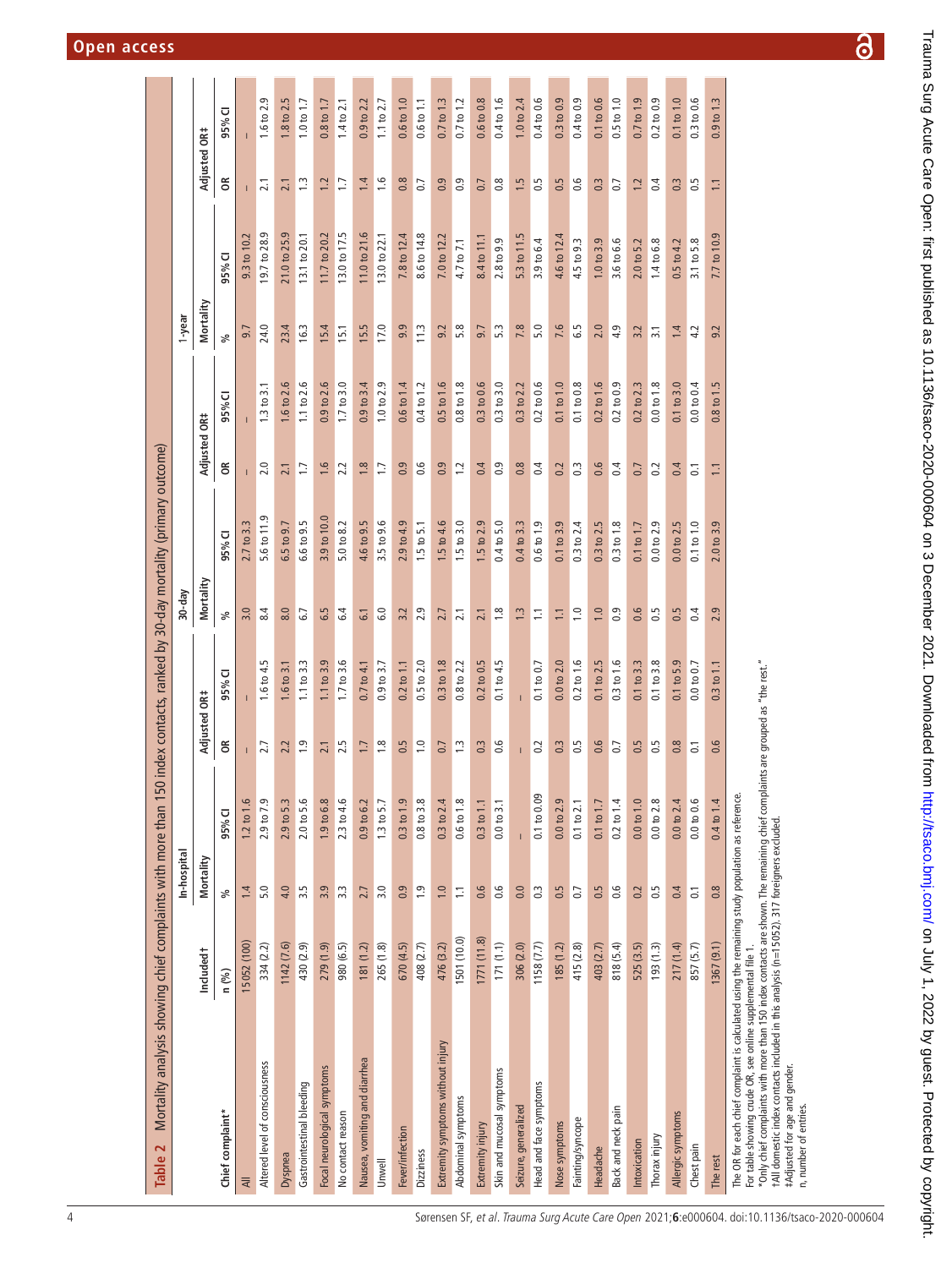

<span id="page-4-0"></span>**Figure 2** Kaplan-Meier cumulative mortality curves showing the 1 year cumulative mortality for the 10 chief complaints with the highest 30-day mortality.

at 8.4% (95% CI 5.6 to 11.9) and 8.0% (95% CI 6.5 to 9.7), respectively. In addition, *focal neurological symptoms*, *nausea, vomiting and diarrhea*, *no contact reason*, *gastrointestinal (GI) bleeding*, and *unwell* were also among the seven chief complaints with the highest mortality.

Before adjustments, patients with any of the seven chief complaints had significantly higher odds of dying within 30 days; however, after adjusting for age and gender, only patients with no contact reason (OR 2.2*,* 95%CI 1.7 to 3.0), dyspnea (OR 2.1, 95%CI 1.6 to 2.6), ALOC (OR 2.0, 95%CI 1.3 to 3.1) and GI bleeding (OR 1.7, 95%CI 1.1 to 2.6) had significantly higher odds of dying, each complaint compared with the rest of the study population. Similar tendencies were seen when looking at in-hospital and 1-year mortality, and differences in mortality became even clearer over time, with ALOC and dyspnea having a prominently higher mortality after 1year [\(figure](#page-4-0) 2).

*Chest pain* had the lowest 30-day mortality of the shown groups, with only 0.4% (95% CI 0.1 to 1.0) dead within 30 days and an adjusted OR of 0.1 (95% CI 0.1 to 0.4).

# **Readmission**

For readmission analysis another 213 index contacts were excluded due to in-hospital death and a total of 14839 index contacts were analyzed [\(table](#page-5-0) 3).

Overall, 6.5% (CI 6.1 to 6.9) were readmitted and 6.4% had an ED revisit without admission within 30 days. As for mortality, the 30-day readmission differed significantly among the chief complaints. Five chief complaints had a 30-day readmission of more than 10%, with fever/infection having the highest at 11.7% (95% CI 9.4 to 14.4), followed by dyspnea (11.2%, 95%CI 9.4 to 13.2), nausea, vomiting and diarrhea (10.8%, 95%CI 6.6 to 16.3), and abdominal symptoms (10.2%, 95%CI 8.7 to 11.8).

After adjustment, the highest odds of being readmitted within 30 days were seen in abdominal symptoms (2.0, 95%CI 1.7 to 2.4), fever/infection (1.9, 95%CI 1.4 to 2.4), skin and mucosal symptoms (1.8, 95%CI 1.1 to 2.9) and dyspnea (1.7, 95% CI 1.4 to 2.0).

#### **Diagnoses**

[Table](#page-6-0) 4 illustrates that the 10 chief complaints with the highest 30-day mortality had various discharge diagnoses. Moreover, it shows that all chief complaints except GI bleeding had discharge diagnoses within each of the 10 most common ICD-10 chapters.

Furthermore, it stands out in the table that R-diagnoses (symptoms, signs, abnormal results of clinical or other investigative procedures, and ill-defined conditions regarding which no diagnosis classifiable elsewhere is recorded, eg, dyspnea and chest pain) were given to more than 15% of the patients at discharge within all of the shown chief complaints, except fever/infection and extremity symptoms without injury.

#### **DISCUSSION**

This study presents data on mortality and readmission among different chief complaints presented to the ED. We found that ALOC, dyspnea and GI bleeding had the highest 30-day mortality, and fever/infection, dyspnea, and nausea, vomiting and diarrhea had the highest 30-day readmission. Dyspnea was very frequent and associated with both high mortality and readmission compared with other chief complaints. Chest pain was found to be relatively frequent and had the lowest mortality. Second, we looked at discharge diagnoses among the 10 chief complaints with the highest 30-day mortality and found that each chief complaint had various discharge diagnoses across the ICD-10 chapters, with the unspecific R-diagnoses frequently represented.

In the present study, the overall 30-day mortality was 3% and differed significantly among the chief complaints, which is in line with Nielsen *et al*[10](#page-8-3) in a similar study including medical ED patients. Moreover, we found an overall 30-day readmission of 6.5%, which also differed significantly among the chief complaints. Previous studies have mainly focused on readmission based on discharge diagnosis $1415$ ; however, few studies have described short-term readmission/revisit in the ED,<sup>16</sup> but the definitions of "readmission" and "revisit" differ and are often used interchangeably, making comparison difficult. Furthermore, organization of the health system also plays a major role in terms of readmission.

ALOC had the highest 30-day mortality (8.4%, OR=2.0). This chief complaint is not included in previous studies comparing ED chief complaints; however, this finding is supported by Völk *et al*, who found an in-hospital mortality of 10% among patients presenting to the ED with ALOC. The higher mortality found by Völk *et al*[17](#page-8-6) may be explained by only including unknown reasons for ALOC. In the present study, ALOC was not one of the most common chief complaints and only represented 2.6% of the study population. In addition, it was not associated with a significantly higher readmission. ALOC is acknowledged as an unspecific but critical condition associated with various causes, for example, intoxication, trauma and vascular emergencies.<sup>18</sup> Correspondingly we found a diverse distribution of discharge diagnoses among patients with ALOC; however, the unspecific R-diagnoses were most used (21.5%).

Unwell is also an unspecific complaint, and interestingly we found a relatively high mortality (6.0%) in this group as well, but not significantly higher after adjusting for age and gender. Like ALOC, unwell had a diverse distribution of discharge diagnoses, with 30.2% being unspecific R-diagnoses. These findings indicate that unspecific complaints are difficult to diagnose and have a high mortality, corresponding to the findings by Nemec *et al*[19](#page-8-8) in an ED study investigating unspecific complaints. Thus, further research and development of risk stratification tools is needed to identify patients at high risk of presenting with these unspecific complaints.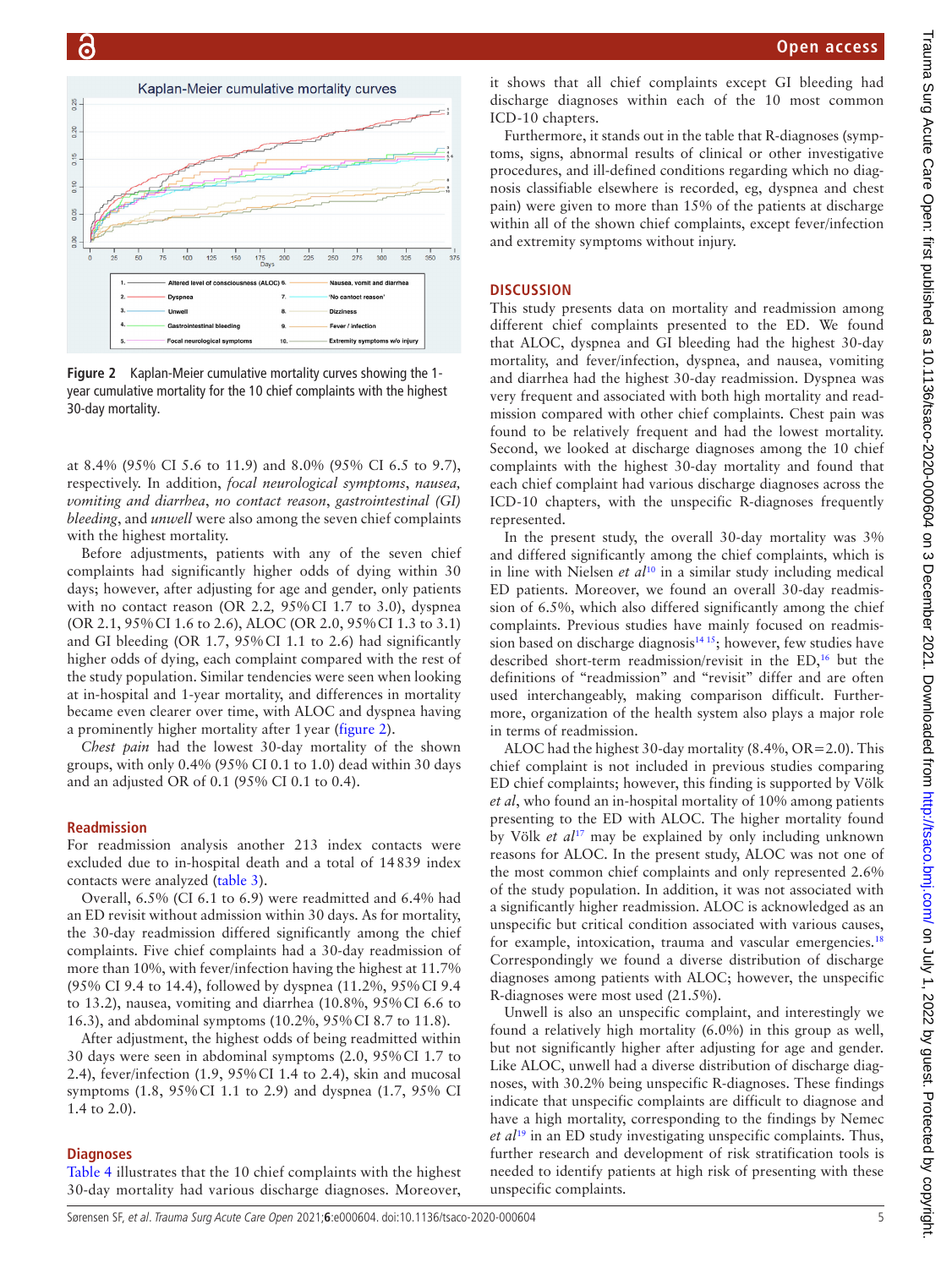| Readmission and revisit analysis showing chief complaints with more than 150 index contacts, ranked by 30-day readmission (primary outcome)<br>Table 3                                                                                                                                          |                       |                  |                                                     |                       |                      |                       |                   |                |                |                  |                            |
|-------------------------------------------------------------------------------------------------------------------------------------------------------------------------------------------------------------------------------------------------------------------------------------------------|-----------------------|------------------|-----------------------------------------------------|-----------------------|----------------------|-----------------------|-------------------|----------------|----------------|------------------|----------------------------|
|                                                                                                                                                                                                                                                                                                 | Included <sup>+</sup> |                  | 7-day                                               |                       |                      |                       | 30-day ED revisit | 30-day         |                |                  |                            |
|                                                                                                                                                                                                                                                                                                 |                       | 7-day ED revisit | Readmission                                         |                       | Adjusted OR#         |                       |                   | Readmission    |                | Adjusted OR#     |                            |
| Chief complaint*                                                                                                                                                                                                                                                                                | n (%)                 | వ్               | ళ                                                   | 95%CI                 | $\widetilde{\sigma}$ | 95% CI                | వ్                | వ్             | 95% CI         | $\epsilon$       | U<br>95%                   |
| ₹                                                                                                                                                                                                                                                                                               | 14839 (100)           | 3.2              | w.<br>3                                             | 3.0 to 3.6            | т                    |                       | 6.4               | 6.5            | 6.1 to 6.9     |                  |                            |
| Fever/infection                                                                                                                                                                                                                                                                                 | 664 (4.5)             | 3.0              | $\circ$<br>S                                        | 4.0 to 7.6            | $\ddot{ }$           | $1.2$ to $2.5$        | 5.4               | 11.7           | 9.4 to 14.4    | $\overline{0}$   | 4<br>$1.4 \text{ to } 2.4$ |
| Dyspnea                                                                                                                                                                                                                                                                                         | 1096(7.4)             | 2.1              | $\infty$<br>4                                       | 3.6 to 6.3            | 1.5                  | $1.1$ to $2.0$        | 6.0               | 11.2           | 9.4 to 13.2    | $\overline{1}$ . | $1.4$ to $2.0$             |
| Nausea, vomiting and diarrhea                                                                                                                                                                                                                                                                   | 176(1.2)              | $\overline{1}$ . | $\circ$<br>4                                        | 1.6 to 8.0            | 1.2                  | 0.6 to 2.6            | 3.4               | 10.8           | 6.6 to 16.3    | $\frac{6}{1}$    | $1.0$ to $2.7$             |
| Abdominal symptoms                                                                                                                                                                                                                                                                              | 1484 (10.0)           | $\overline{11}$  | w.<br>ق                                             | 5.1 to 7.6            | 2.4                  | 1.9 to 3.0            | 3.6               | 10.2           | 8.7 to 11.8    | 2.0              | 1.7 to 2.4                 |
| Skin and mucosal symptoms                                                                                                                                                                                                                                                                       | 170(1.2)              | 5.9              | $\overline{\mathcal{N}}$<br>$\infty$                | 4.6 to 13.4           | 2.8                  | 1.6 to 4.8            | 10.6              | 10.0           | 5.9 to 15.5    | $\frac{8}{1}$    | $1.1$ to $2.9$             |
| Gastrointestinal bleeding                                                                                                                                                                                                                                                                       | 415 (2.8)             | 2.4              | 4<br>3                                              | 1.9 to 5.6            | 1.0                  | 0.6 <sub>to</sub> 1.7 | 7.2               | 9.6            | 7.0 to 12.9    | 1.4              | 1.0 to 1.9                 |
| Unwell                                                                                                                                                                                                                                                                                          | 257(1.7)              | 2.7              | Ō.                                                  | $0.6$ to $4.5$        | 0.6                  | 0.2 to 1.4            | 7.8               | 7.0            | 4.2 to 10.8    | $\frac{0}{1}$    | 0.6 to 1.6                 |
| Extremity symptoms without injury                                                                                                                                                                                                                                                               | 471 (3.2)             | 4.5              | 3                                                   | 2.3 to 6.0            | 1.2                  | 0.7 <sub>to</sub> 1.9 | 8.7               | 6.8            | 4.7 to 9.5     | 1.0              | 0.7 <sub>to</sub> 1.5      |
| Altered level of consciousness                                                                                                                                                                                                                                                                  | 317(2.1)              | 4.4              | $\ddot{\circ}$ rue<br>$\sim$                        | 1.1 to 4.9            | 0.7                  | 0.4 to 1.5            | 8.8               | 6.6            | 4.1 to 9.9     | $\overline{0}$ . | 0.6 to 1.4                 |
| No contact reason                                                                                                                                                                                                                                                                               | 947 (6.4)             | $\overline{5}$ . | 3                                                   | 2.8 to 5.3            | 1.2                  | 0.9 to 1.7            | 7.6               | 6.4            | 5.0 to 8.2     | 1.0              | 0.7 <sub>to</sub> 1.3      |
| Nose symptoms                                                                                                                                                                                                                                                                                   | 184(1.2)              | 9.2              | $\overline{O}$ $\overline{O}$<br>$\sim$             | 1.5 to 7.7            | Ξ                    | $0.5$ to $2.3$        | 12.0              | 6.0            | 3.0 to 10.4    | $\frac{8}{1}$    | 0.4 to 1.4                 |
| Chest pain                                                                                                                                                                                                                                                                                      | 856 (5.8)             | 1.7              | $\overline{\phantom{a}}$<br>$\overline{\mathsf{c}}$ | 1.7 to 4.0            | 0.8                  | $0.5$ to $1.2$        | 4.6               | 5.4            | 4.0 to 7.1     | 0.8              | 0.6 <sub>to</sub> 1.1      |
| Focal neurological symptoms                                                                                                                                                                                                                                                                     | 268 (1.8)             | 2.2              | ∣ ⊌.<br>$\sim$                                      | 1.1 to 5.3            | $0.\overline{8}$     | 0.4 to 1.6            | 4.5               | 5.2            | 2.9 to 8.6     | $\overline{0}$   | 0.4 to 1.2                 |
| Headache                                                                                                                                                                                                                                                                                        | 401 (2.7)             | 1.7              | 3                                                   | 1.9 to 5.8            | $\square$            | 0.7 <sub>to</sub> 1.9 | 3.5               | 5.0            | 3.0 to 7.6     | 0.9              | 0.5 to 1.3                 |
| Extremity injury                                                                                                                                                                                                                                                                                | 1760 (11.9)           | 6.0              | rù rù<br>$\sim$                                     | 1.8 to 3.3            | 0.7                  | $0.5$ to $1.0$        | $\Xi$             | 4.7            | 3.7 to 5.8     | 0.6              | $0.5$ to $0.8$             |
| Thorax injury                                                                                                                                                                                                                                                                                   | 192(1.3)              | 6.3              | $\overline{\phantom{0}}$<br>$\overline{\mathbf{c}}$ | 0.6 <sub>to</sub> 5.2 | 0.6                  | $0.2$ to $1.7$        | 10.4              | 4.7            | 2.2 to 8.7     | 0.8              | 0.4 to 1.5                 |
| Dizziness                                                                                                                                                                                                                                                                                       | 400 (2.7)             | 0.5              | $\sqrt{2}$                                          | 1.0 to 4.2            | 0.6                  | $0.3$ to $1.2$        | $3.3\,$           | 43             | 2.5 to 6.7     | 0.6              | $0.3$ to $0.9$             |
| Intoxication                                                                                                                                                                                                                                                                                    | 524 (3.5)             | 2.8              | $\sim$                                              | $0.5 \text{ to } 2.7$ | 0.4                  | $0.2$ to $0.9$        | 6.9               | 3.4            | 2.0 to 5.4     | 0.7              | 0.4 to 1.1                 |
| Back and neck pain                                                                                                                                                                                                                                                                              | 813 (5.5)             | 3.6              | $\circ$                                             | 0.4 to 1.9            | $0.\overline{3}$     | 0.1 to 0.6            | 5.7               | 3.3            | 2.2 to 4.8     | 0.5              | 0.4 to 0.8                 |
| Seizure, generalized                                                                                                                                                                                                                                                                            | 306(2.1)              | 4.6              | w.                                                  | 0.4 to 3.3            | 0.4                  | $0.1$ to $1.1$        | 8.5               | 2.6            | $1.1$ to $5.1$ | 0.4              | $0.2$ to $0.8$             |
| Fainting/syncope                                                                                                                                                                                                                                                                                | 412 (2.8)             | 2.1              | $\sim$                                              | 0.4 to 2.8            | 0.4                  | 0.1 to 0.9            | 43                | 2.2            | 1.0 to 4.1     | $0.\overline{3}$ | $0.2$ to $0.6$             |
| Head and face symptoms                                                                                                                                                                                                                                                                          | 1154(7.8)             | 3.6              | Ż.                                                  | $0.7 \text{ to } 2.0$ | 0.3                  | $0.2$ to $0.6$        | 6.5               | 2.2            | $1.4$ to 3.    | 0.3              | $0.2$ to $0.5$             |
| Allergic symptoms                                                                                                                                                                                                                                                                               | 216(1.5)              | $\frac{1}{2}$    | S<br>ö                                              | $0.0$ to $2$ .        | $\overline{0}$       | $0.0$ to $1.0$        | 2.3               | $\overline{a}$ | 4.7<br>0.5 to  | $\frac{3}{2}$    | G<br>$0.1$ to $0.9$        |
| The rest                                                                                                                                                                                                                                                                                        | 1356(9.1)             | 1.8              | $\overline{\phantom{0}}$<br>4                       | $3.1$ to $5.2$        | 1.3                  | 1.0 to 1.7            | 4.4               | 8.7            | 7.3 to 10.3    | 1.5              | 1.2 to 1.8                 |
| *Only chief complaints with more than 150 index visitors are shown. The remaining chief complaints are grouned as "the rest"<br>The OR for each chief complaint is calculated using the remaining study population as reference.<br>For table showing crude OR, see online supplemental file 1. |                       |                  |                                                     |                       |                      |                       |                   |                |                |                  |                            |

\*Only chief complaints with more than 150 index visitors are shown. The remaining chief complaints are grouped as "the rest."

onry cuier complaints with more train 1 oo muce, waxoo are shown. The remaining cirier complaints are grouped as<br>†All domestic index contacts not dying in-hospital included (n=14839). 317 foreigners and 213 dying in-hospit †All domestic index contacts not dying in-hospital included (n=14 839). 317 foreigners and 213 dying in-hospital excluded.

<span id="page-5-0"></span>#Adjusted for age and gender. ‡Adjusted for age and gender.

ED, emergency department; n, number of entries. ED, emergency department; n, number of entries.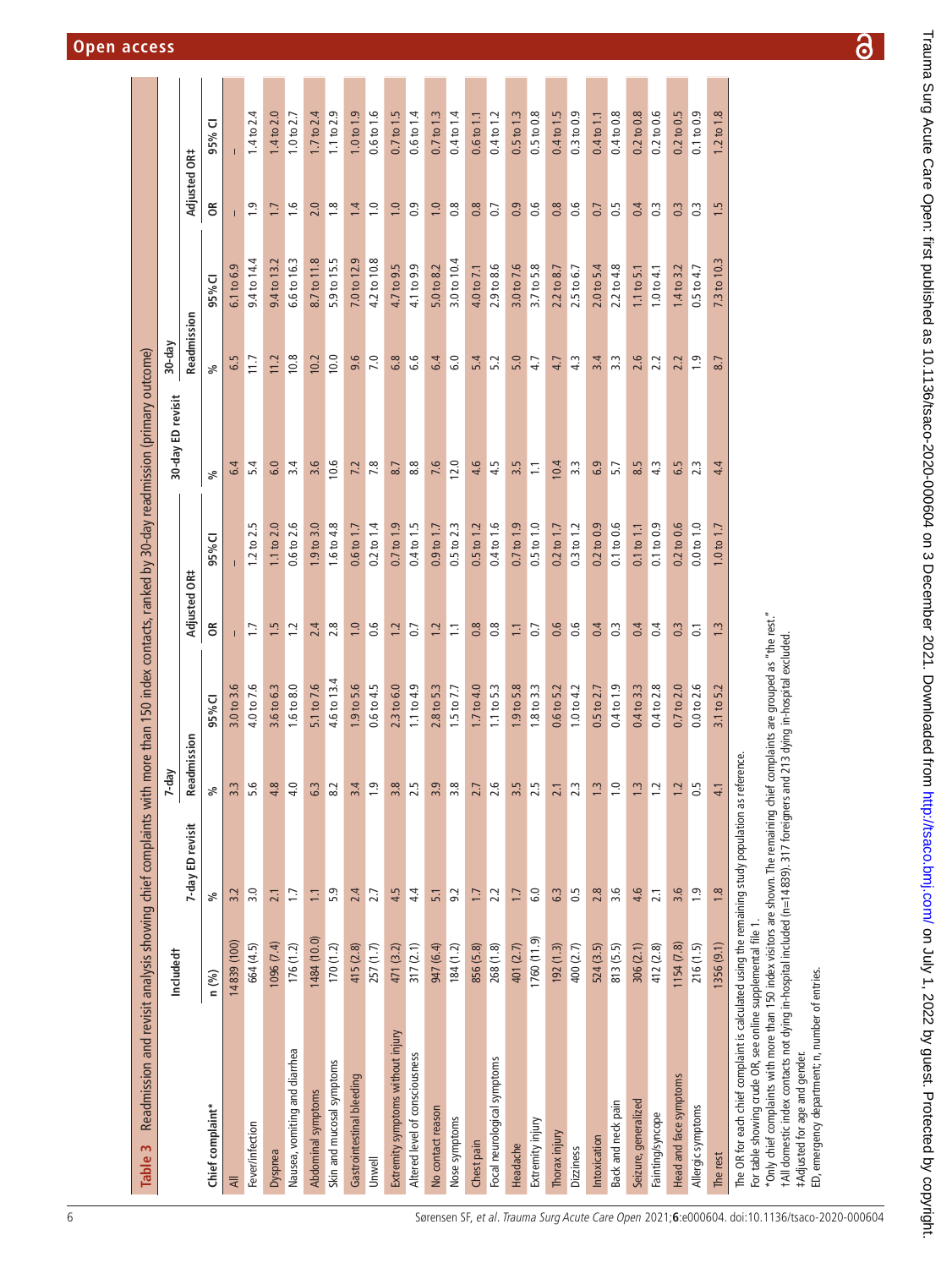<span id="page-6-0"></span>**Table 4** Distribution of discharge diagnoses grouped by the 10 most common International Classification of Disease, tenth revision (ICD-10) chapters, among the 10 chief complaints with the highest 30-day mortality

|                                   |      | ICD-10 main chapter (%) |      |      |      |      |      |      |      |      |               |
|-----------------------------------|------|-------------------------|------|------|------|------|------|------|------|------|---------------|
| Chief complaint                   |      | R                       | S&T  | ĸ    |      | Z    | A&B  | М    | N    |      | <b>Others</b> |
| Altered level of consciousness    | 8.9  | 21.5                    | 12.7 | 2.2  | 8.3  | 7.5  | 3.4  | 1.0  | 8.1  | 14.0 | 12.4          |
| Dyspnea                           | 58.0 | 16.5                    | 2.8  | 0.9  | 9.5  | 4.2  | 1.7  | 0.6  | 1.2  | 1.0  | 3.6           |
| Gastrointestinal bleeding         | 2.5  | 14.5                    | 1.7  | 61.2 | 2.8  | 3.0  | 3.0  | 0.0  | 1.8  | 2.5  | 7.0           |
| Focal neurological symptoms       | 5.3  | 21.6                    | 6.4  | 1.8  | 18.1 | 8.8  | 2.6  | 7.6  | 5.9  | 2.6  | 19.3          |
| No contact reason                 | 11.0 | 15.0                    | 34.3 | 3.7  | 5.5  | 5.4  | 3.6  | 4.2  | 3.9  | 4.9  | 8.5           |
| Nausea, vomiting and diarrhea     | 4.0  | 22.3                    | 2.0  | 18.2 | 2.4  | 4.0  | 17.0 | 1.6  | 4.9  | 2.4  | 21.2          |
| Unwell                            | 7.8  | 30.2                    | 4.0  | 4.2  | 6.7  | 12.9 | 3.4  | 2.8  | 4.8  | 8.1  | 15.1          |
| Fever/infection                   | 27.7 | 5.6                     | 8.1  | 3.2  | 2.4  | 5.0  | 17.7 | 5.8  | 10.0 | 0.2  | 14.3          |
| <b>Dizziness</b>                  | 4.2  | 43.4                    | 8.3  | 1.5  | 10.6 | 6.4  | 0.8  | 1.7  | 4.0  | 3.1  | 16.0          |
| Extremity symptoms without injury | 2.4  | 9.9                     | 20.5 | 0.7  | 12.9 | 9.1  | 7.7  | 27.3 | 2.4  | 1.0  | 6.1           |

All contacts within each chief complaint are included. Numbers are row percentages; each row equals 100%.

ICD-10 chapters are ordered by frequency, with "J" having the highest frequency and "F" the lowest frequency of the shown chapters. The remaining chapters are less frequent and grouped as "others."

J: chapter X: diseases of the respiratory system.

R: chapter XVIII: this chapter includes symptoms, signs, abnormal results of clinical or other investigative procedures, and ill-defined conditions regarding which no diagnosis classifiable elsewhere is recorded, for example, "dyspnea" and "chest pain."

S&T: chapter I: injury, poison or other external causes.

K: chapter XI: diseases of the digestive tract.

I: chapter IX: diseases of the circulatory system.

Z: chapter XXI: other factors (unspecific).

A&B: chapter I: certain infectious and parasitic diseases.

M: chapter XIII: diseases of the musculoskeletal system and connective tissue.

N: chapter XIV: diseases of the genitourinary system.

F: chapter V: mental and behavioral disorders.

Dyspnea had the second highest 30-day mortality (8.0%,  $OR=2.1$ ) in the present study. Furthermore, it was very prevalent (8.4%) and had significantly higher 30-day readmission (11.2%, OR=1.7). Patients presenting to the ED with dyspnea have previously been found to have high mortality compared with other chief complaints in the ED, both long term and short term<sup>6-10</sup>; however, the high 30-day readmission is a new finding. This suggests that patients with dyspnea in the ED are very frequent and at higher risk of adverse outcomes, calling for increased awareness. Moreover, they represent a heterogenous group with various diagnoses and needs and thus remain a challenge to the ED physician.<sup>2021</sup> Further studies are needed to evaluate the diagnostic workup and initial treatment and to identify prognostic factors. Moreover, standardized algorithm and risk stratification tool are advisable to quickly identify patients with dyspnea at high risk.<sup>22</sup>

GI bleeding was the "surgical complaint" found to have the highest 30-day mortality (6.7%, OR=1.7). Likewise, previous studies have reported high mortality among this patient group, with an in-hospital mortality of 7% to 8%[.23](#page-8-11) Furthermore, GI bleeding had the strongest association with a specific ICD-10 main chapter (61.2%, K - diseases of the digestive tract). Acute management of GI bleeding is very important and the challenge in the ED is to determine if intervention is needed, for example, endoscopy, transfusion and surgery.<sup>[24](#page-8-12)</sup>

In the present study, we found chest pain to be less prevalent (5.7%) and with a surprisingly low mortality compared with other European ED studies.<sup>6-10</sup> However, the low mortality corresponds to what was found in a study by Nielsen *et al*[10](#page-8-3) from another Danish ED. These findings can be explained by a common practice in Denmark, where all patients with STEMI and cardiac arrest are referred directly to the cardiac catheterization laboratory from the prehospital area, thereby bypassing

the ED. This finding also indicates that prehospital visitation of patients with chest pain is effective.

Fever/infection, nausea, vomiting and diarrhea, and abdominal symptoms, together with dyspnea, had the highest 30-day readmission, all at more than 10%. Whether some of these readmissions were preventable is unknown; however, it is known that preventable factors such as too early discharge can lead to acute readmissions.<sup>25</sup> Identifying patients at high risk of readmission is important to determine which patients can be sent home safely and which cannot. This could potentially increase patient flow, without further risk to the patient.

Among the 10 chief complaints with the highest 30-day mortality, we found that they all had a wide distribution of discharge diagnoses. This suggests that chief complaint offers information independent of diagnosis and is also available in a timely manner to the ED physician compared with a final diagnosis, which is one of the reasons why symptom-based research is essential to emergency medicine.

The fact that chief complaint is associated with multiple final diagnoses also emphasizes the importance of not thinking too narrow in terms of differential diagnoses, which underlines the challenging essence of emergency medicine: to initiate acute treatment and diagnostic workup to "convert" a patient's symptoms to a correct diagnosis, to assure the best treatment.

Furthermore, we found that unspecific diagnoses (majorly R-diagnoses and less frequent Z-diagnoses) were often used, which means that many ED patients leave the hospital without a specific diagnosis. This may be explained by the patients being stable and discharged to further diagnostic workup electively or at the general practitioner. Another contributing factor could be the patients getting well spontaneously and therefore discharged without specific diagnosis. However, the large proportion of patients without organ-specific or cause-specific diagnosis is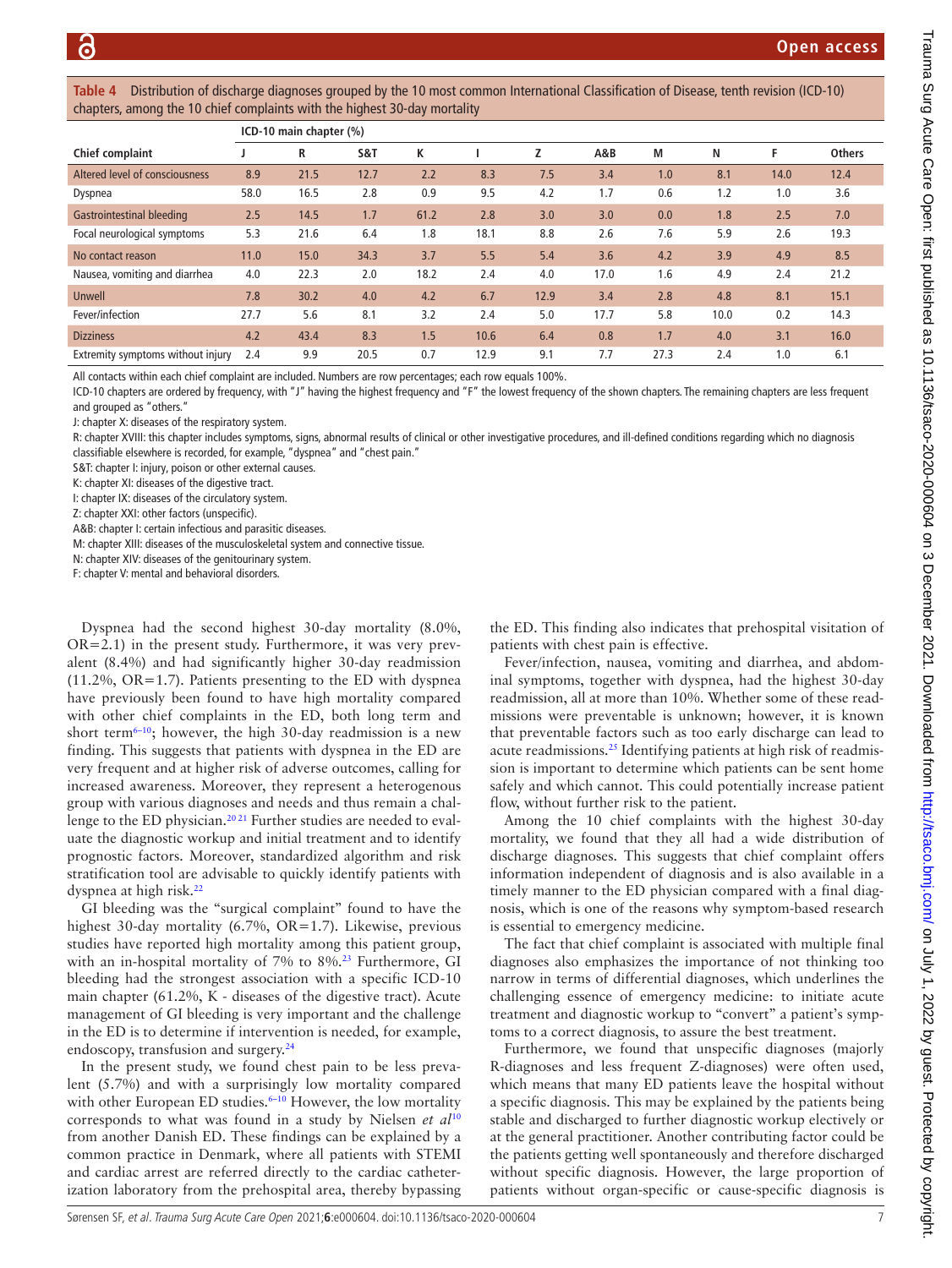inappropriate and underlines the need to improve the diagnostic process. More research is needed to understand the link between discharge diagnoses and chief complaints.

The 1-year follow-up revealed that ALOC and dyspnea stood out with a mortality of 24% and 23.4% (both with adjusted OR of 2.1). These are alarming numbers, but are not new. A Danish study of emergency medical services patients also found impaired consciousness and dyspnea to have the highest mortality, with a 1-year mortality of 54.7% in "unconscious and cardiac arrest" patients and a 1-year mortality of 27.7% in patients with dyspnea.<sup>26</sup> This suggests that these two chief complaints should be considered extremely high risk, both short and long term, and there is a potential for outcome improvement in these patients.

A major strength of this study is the large study population with complete follow-up due to the Danish Civil Registration System. All adult patients visiting the ED during the inclusion period were eligible, thus minimizing selection bias. Moreover, we included patients during a whole year and thereby avoided bias from seasonal variance.

The study has some limitations. First, we excluded 7960 contacts not registered with a triage color. However, a review of the discharge diagnoses of these contacts revealed that the vast majority belonged to the *minor injury* group and thus correctly excluded. A minority of the contacts encompassed patients dying at the hospital ( $n=237$ ), with the most frequent diagnoses being intracranial injury and cardiac arrest. These contacts represent the most acute patients attending the ED and are prehospitally reported as "major trauma," "surgical or medical emergency" and received by coded rapid response teams and thus not triaged at arrival. The exclusion of the most acute patients causes selection bias and will most likely underestimate the mortality rates, especially in the chest pain group, the ALOC group and the focal neurological symptoms group.

Second, the classification of chief complaint might be imprecise and thereby add random error. Many patients present with several complaints<sup>9 27</sup> and it may be difficult to determine the most appropriate chief complaint in an acute situation. Furthermore, in case of several symptoms, there are, to date, no guidelines on how to prioritize symptoms, thus placing the decision on the triaging nurse, which implies a risk to the patient of being assigned a misleading chief complaint—a potential source of misclassification. Also, chief complaint combinations/interactions may be an important factor in identifying high-risk ED patients. This is not touched on in this study due to the exclusion of patients assigned with two specific chief complaints.[28](#page-8-16) This is an area of interest in future research.

Third, we included a group with no chief complaint registered. The discharge diagnoses of this group indicated that it was a heterogenous group of medical and surgical patients and with different triage colors. The reason why these patients were not given a chief complaint is unknown. One possible explanation could be that the patients' presenting symptoms were unspecific and none of the chief complaints predefined by DEPT fitted. However, lack of registration of chief complaint is another possible explanation and it is therefore another potential source of misclassification.

This is a single-center study and the result cannot therefore by definition be directly generalized to other EDs. However, the study population was comparable with other ED studies in terms of age, gender, admission rate and mortality, $6-10$  indicating that the results can be generalizable. This said, it is important to notice that the generalizability is limited due to the Danish set-up where patients suspected of cardiac arrest due to thrombosis,

STEMI or stroke are not seen in the ED, but directly sent to a specialized department.

This study may be used as an impetus to more ED symptombased research in general. As discussed, identification of risk factors among the chief complaints as well as the link between discharge diagnoses and chief complaint, and even combinations/interactions of chief complaints, is an essential area to focus future research on. This knowledge may contribute to the development or improvement of standardized ED algorithms and risk stratification tools, potentially improving patient outcomes.

#### **CONCLUSION**

This study shows that chief complaint is associated with 30-day mortality and readmission in a mixed ED population. Patients with dyspnea stood out as very frequent with high mortality and readmission. The unspecific complaints ALOC and unwell also had high mortality. GI bleeding was the surgical complaint with the highest mortality. Patients with fever/infection, nausea, vomiting and diarrhea, and abdominal symptoms were more often readmitted within 30 days. Second, we found that ALOC and dyspnea stood out in terms of a high 1-year mortality at 24% and 23%, respectively. Overall, chief complaint at presentation carries important information that may assist in improving initial diagnostic workup and treatment and patient flow in the ED.

**Acknowledgements** The authors gratefully acknowledge the contributions of Anne Aavad Mortensen for data management and the data office at Aarhus University Hospital, with special thanks to Erik Soeters, data consultant.

**Contributors** Design of the work: all authors. Data collection: SFS and SHO. Data analysis and interpretation: SFS. Drafting the article: SFS. Critical revision of the article: all authors. Final approval of the version to be published: all authors. Guarantor SFS.

**Funding** The authors have not declared a specific grant for this research from any funding agency in the public, commercial or not-for-profit sectors.

**Competing interests** None declared.

**Patient consent for publication** Not required.

**Ethics approval** The study was approved by the Danish Patient Safety Authority (case no: 3-3013-2615) and the Danish Data Protection Agency (case no: 1-16-02- 371-18). According to Danish law, approval from the regional ethics committee was not required.

**Provenance and peer review** Not commissioned; externally peer reviewed.

**Data availability statement** Data are available upon reasonable request. Data are stored on a local server. The owner of the data is Professor Hans Kirkegaard ( hans.kirkegaard@clin.au.dk). Anonymized data can be accessed upon request. Raw data, cleaned data and cleaning protocols are available.

**Open access** This is an open access article distributed in accordance with the Creative Commons Attribution Non Commercial (CC BY-NC 4.0) license, which permits others to distribute, remix, adapt, build upon this work non-commercially, and license their derivative works on different terms, provided the original work is properly cited, appropriate credit is given, any changes made indicated, and the use is non-commercial. See: [http://creativecommons.org/licenses/by-nc/4.0/.](http://creativecommons.org/licenses/by-nc/4.0/)

#### **ORCID iDs**

Søren Flink Sørensen <http://orcid.org/0000-0002-8771-2937> Stig Holm Ovesen <http://orcid.org/0000-0003-3815-2141>

#### **REFERENCES**

- 1 Vest-Hansen B, Riis AH, Sørensen HT, Christiansen CF. Acute admissions to medical departments in Denmark: diagnoses and patient characteristics. [Eur J Intern Med](http://dx.doi.org/10.1016/j.ejim.2014.06.017) 2014;25:639–45.
- <span id="page-7-0"></span>2 Langlo NMF, Orvik AB, Dale J, Uleberg O, Bjørnsen LP. The acute sick and injured patients: an overview of the emergency department patient population at a Norwegian university hospital emergency department. [Eur J Emerg Med](http://dx.doi.org/10.1097/MEJ.0b013e3283629c18) 2014;21:175–80.
- <span id="page-7-1"></span>3 DEPT. Danish emergency process triage (DEPT).<www.deptriage.dk>(13 Apr 2020).
- <span id="page-7-2"></span>4 Lindberg Søren Østergaard, Lerche la Cour J, Folkestad L, Hallas P, Brabrand M. The
- use of triage in Danish emergency departments. [Dan Med Bull](http://www.ncbi.nlm.nih.gov/pubmed/21975149) 2011;58:A4301.